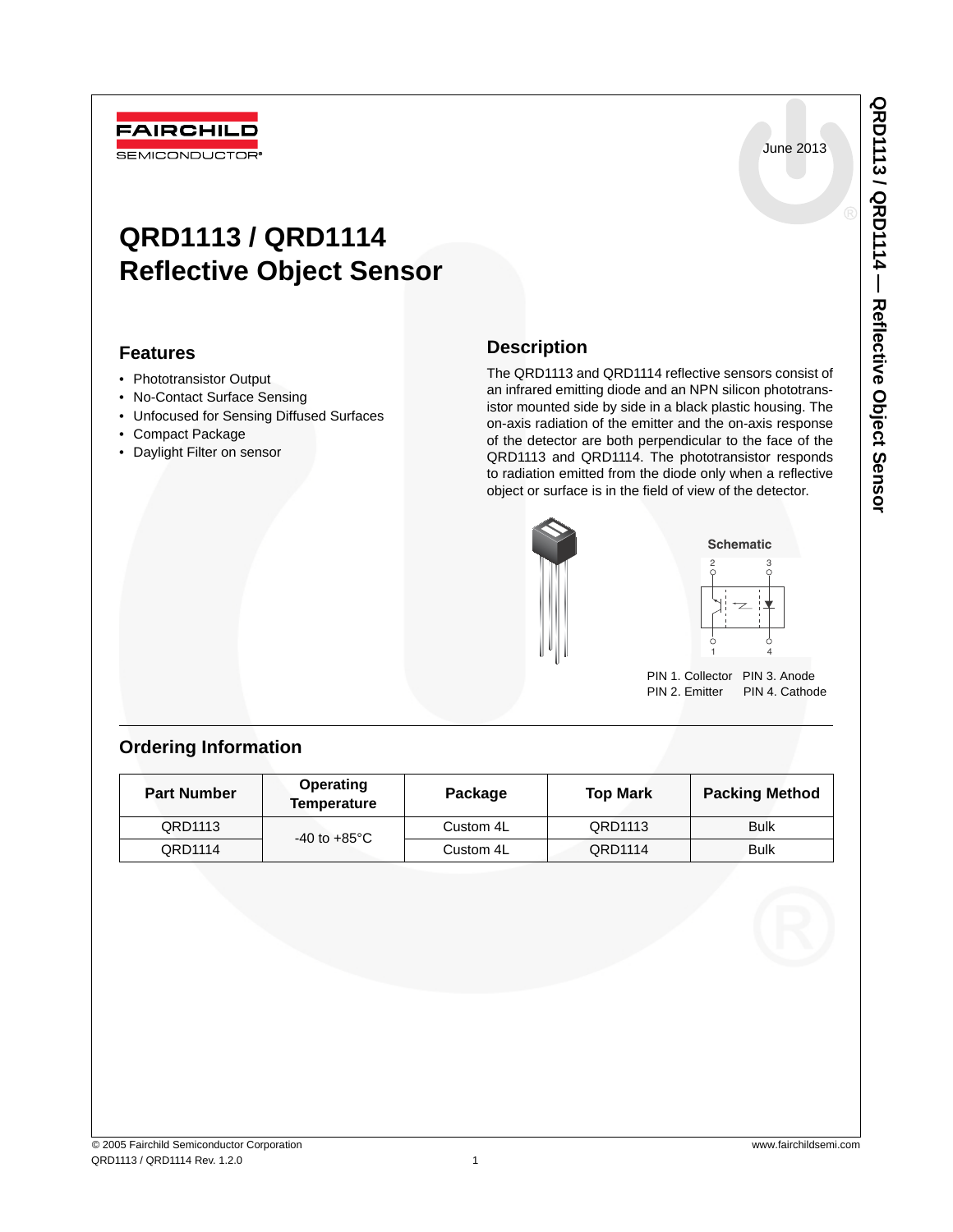## **Absolute Maximum Ratings**

Stresses exceeding the absolute maximum ratings may damage the device. The device may not function or be operable above the recommended operating conditions and stressing the parts to these levels is not recommended. In addition, extended exposure to stresses above the recommended operating conditions may affect device reliability. The absolute maximum ratings are stress ratings only. Values are at  $T_A = 25^{\circ}$ C unless otherwise specified.

| Symbol                                        | <b>Parameter</b>                                                 | Min.            | Unit   |  |  |
|-----------------------------------------------|------------------------------------------------------------------|-----------------|--------|--|--|
| <b>T<sub>OPR</sub></b>                        | <b>Operating Temperature</b>                                     | $-40$ to $+85$  |        |  |  |
| $T_{\text{STG}}$                              | Storage Temperature                                              | $-40$ to $+100$ | °C     |  |  |
| $\mathsf{T}_{\mathsf{SOL-I}}$                 | Lead Temperature (Solder Iron) <sup>(1,2,3)</sup><br>240 for 5 s |                 |        |  |  |
| $\mathsf{T}_{\mathsf{SOL}\text{-}\mathsf{F}}$ | Lead Temperature (Solder Flow) <sup>(1,2)</sup>                  | 260 for 10 s    |        |  |  |
| <b>EMMITER</b>                                |                                                                  |                 |        |  |  |
| IF.                                           | <b>Continuous Forward Current</b>                                | 50              | mA     |  |  |
| $V_R$                                         | Reverse Voltage                                                  | 5               | V      |  |  |
| $P_D$                                         | Power Dissipation                                                | 100             | mW     |  |  |
| <b>SEMSOR</b>                                 |                                                                  |                 |        |  |  |
| V <sub>CEO</sub>                              | 30<br>Collector-Emitter Voltage                                  |                 | $\vee$ |  |  |
| V <sub>ECO</sub>                              | <b>Emitter-Collector Voltage</b>                                 |                 | V      |  |  |
| $P_D$                                         | Power Dissipation <sup>(4)</sup><br>100                          |                 |        |  |  |

**Notes:**

1. RMA flux is recommended.

2. Methanol or isopropyl alcohols are recommended as cleaning agents.

3. Soldering iron tip 1/16 inch (1.6 mm) minimum from housing.

4. Derate power dissipation linearly 1.33 mW/°C.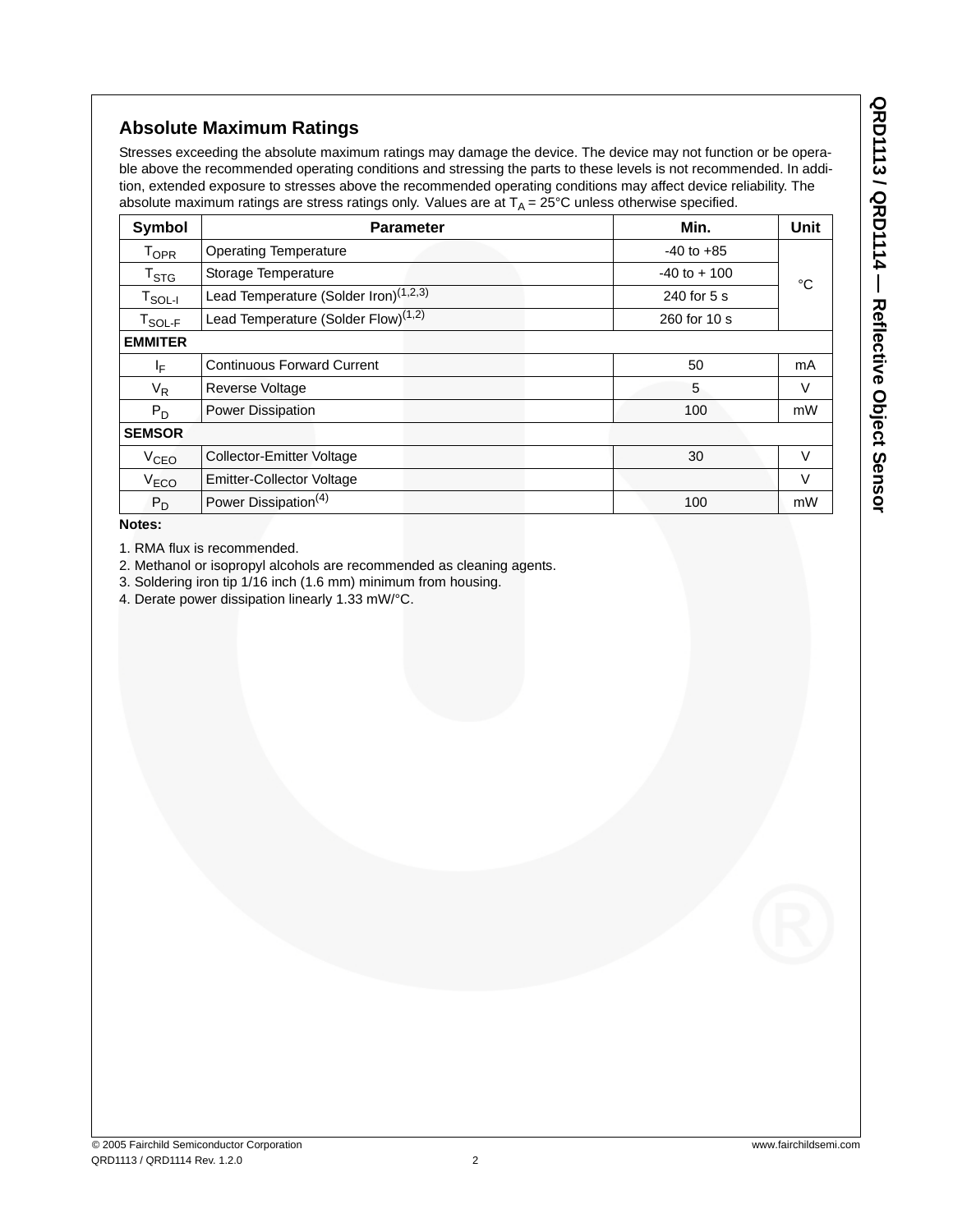## **Electrical / Optical Characteristics**

Values are at  $T_A = 25^{\circ}$ C unless specified otherwise.

| Symbol                 | <b>Parameter</b>                            | <b>Test Conditions</b>                                             | Min. | Typ. | Max. | <b>Units</b> |
|------------------------|---------------------------------------------|--------------------------------------------------------------------|------|------|------|--------------|
|                        | <b>INPUT (Emitter)</b>                      |                                                                    |      |      |      |              |
| $V_F$                  | <b>Forward Voltage</b>                      | $I_F = 20$ mA                                                      |      |      | 1.7  | V            |
| <sup>I</sup> R         | Reverse Leakage Current                     | $V_R = 5 V$                                                        |      |      | 100  | μA           |
| $\lambda_{PE}$         | Peak Emission Wavelength                    | $I_F = 20$ mA                                                      |      | 940  |      | nm           |
| <b>OUTPUT (Sensor)</b> |                                             |                                                                    |      |      |      |              |
| BV <sub>CEO</sub>      | Collector-Emitter Breakdown                 | $I_C = 1$ mA                                                       | 30   |      |      | V            |
| $BV_{ECO}$             | Emitter-Collector Breakdown                 | $I_F = 0.1$ mA                                                     | 5    |      |      | V            |
| I <sub>D</sub>         | Dark Current                                | $V_{CF}$ = 10 V, $I_F$ = 0 mA                                      |      |      | 100  | nA           |
| <b>COUPLED</b>         |                                             |                                                                    |      |      |      |              |
| IC(ON)                 | <b>QRD1113 Collector Current</b>            | $I_F = 20$ mA, $V_{CE} = 5$ V,<br>D = 0.050 inch <sup>(5, 7)</sup> |      |      |      | mA           |
| IC(ON)                 | <b>QRD1114 Collector Current</b>            |                                                                    | 1    |      |      | mA           |
| $V_{CE(SAT)}$          | <b>Collector Emitter Saturation Voltage</b> | $I_F = 40$ mA, $I_C = 100$ µA,<br>D = 0.050 inch <sup>(5, 7)</sup> |      |      | 0.4  | V            |
| $I_{CX}$               | Cross Talk                                  | $I_F = 20$ mA, $V_{CE} = 5$ V,<br>$E_F = 0^{(6)}$                  |      | 0.2  | 10.0 | μA           |
| $t_{r}$                | <b>Rise Time</b>                            | $V_{CF}$ = 5 V, R <sub>1</sub> = 100 $\Omega$ ,                    |      | 10   |      | μs           |
| t <sub>f</sub>         | Fall time                                   | $I_{C(ON)} = 5$ mA                                                 |      | 50   |      | μs           |

**Notes:**

5. D is the distance from the sensor face to the reflective surface.

6. Crosstalk ( $I_{CK}$ ) is the collector current measured with the indicated current on the input diode and with no reflective surface.

7. Measured using Eastman Kodak natural white test card with 90% diffused reflecting as a reflecting surface.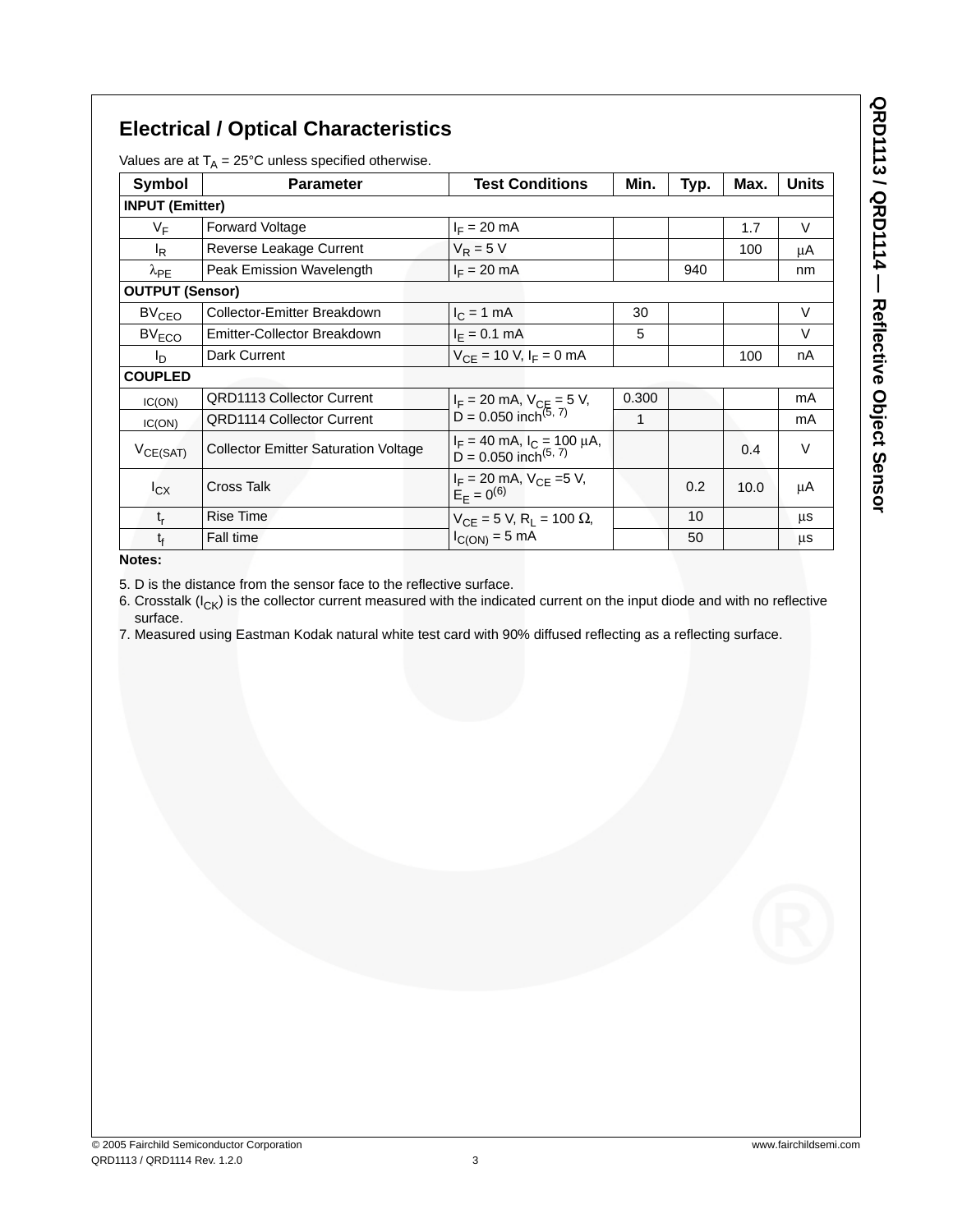**Typical Performance Characteristics**  $10.0$ Ic - COLLECTOR CURRENT (mA)  $1.00$  $0.10$  $0.01$  $V_{CE} = 5 V$  $D = .05"$  $0.001$  $10$ 40  $\pmb{0}$ 20 30 50  $1.0$  $10$ 100 I<sub>F</sub> - FORWARD CURRENT (mA) IF - FORWARD CURRENT (mA) **Figure 1. Forward Voltage vs. Forward Current Figure 2. Normalized Collector Current vs. Forward Current**  $10<sup>2</sup>$  $V_{CE} = 10 V$ ID - COLLECTOR DARK CURRENT  $10<sup>1</sup>$  $10$  $1.0$  $10^{-1}$  $I_F = 10$  mA  $V_{CE} = 5 V$  $10^{-2}$  $10^{-3}$  $-25$  $\mathbf 0$ 25 50 75  $-50$  $-25$ 25 50 75  $\pmb{0}$ 100 T<sub>A</sub> - AMBIENT TEMPERATURE (°C) T<sub>A</sub> - AMBIENT TEMPERATURE (°C) **Figure 3. Normalized Collector Current vs. Figure 4. Normalized Collector Dark Current vs. Temperature Temperature**

1.60

 $1.40$ 

 $1.20$ 

 $1.00$ 

 $0.20$ 

0.60

 $0.40$ 

0.20

 $1.0$ 

 $0.8$ 

 $0.6$ 

 $0.4$ 

 $0.2$ 

 $\epsilon$ 

 $-50$ 

c - COLLECTOR CURRENT (mA)

 $0.1$ 

V<sub>F</sub> - FORWARD VOLTAGE (mV)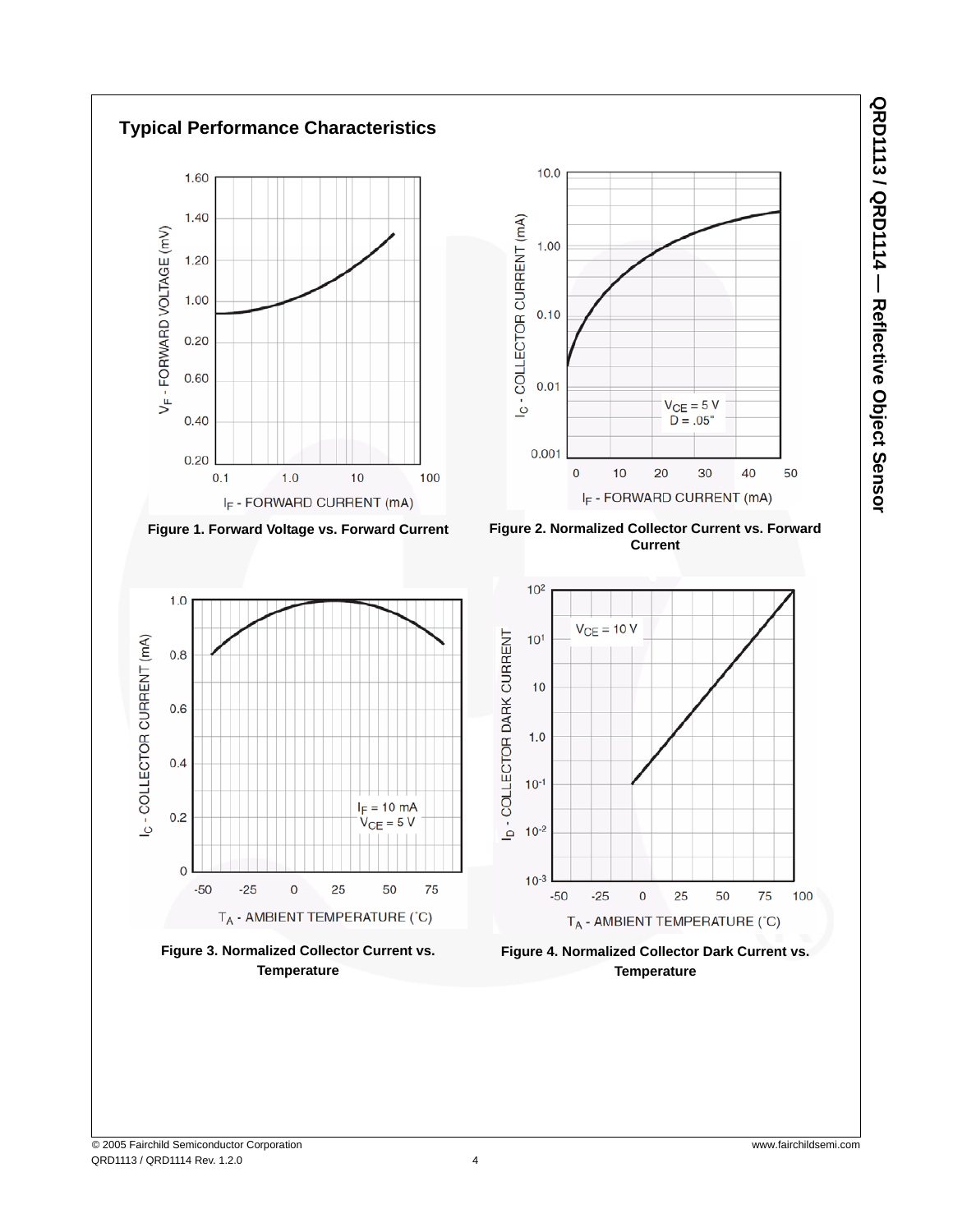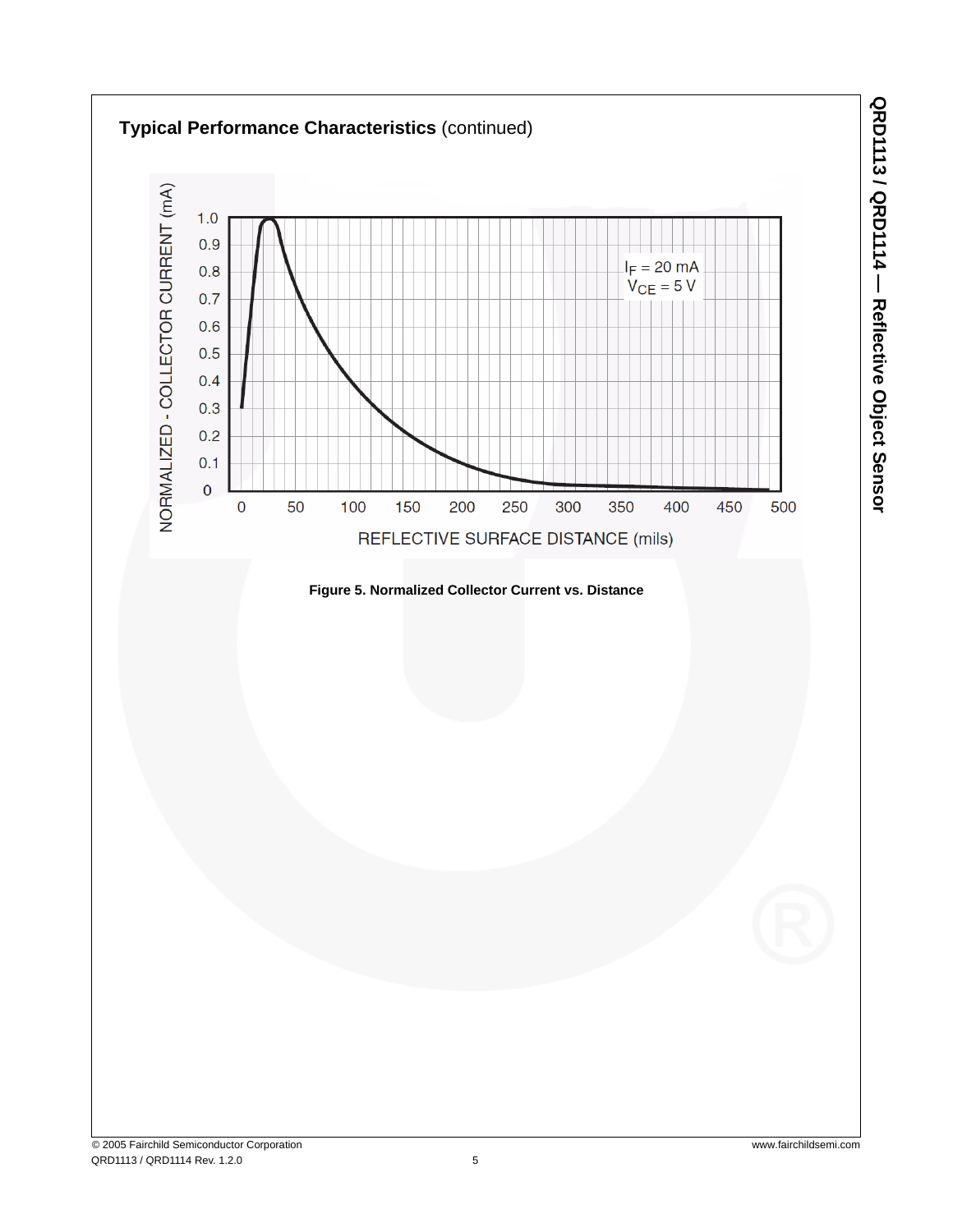

## **Figure 6. REFLECTIVE RECTANGULAR SENSOR PCB MOUNT (ACTIVE)**

*Package drawings are provided as a service to customers considering Fairchild components. Drawings may change in any manner without notice. Please note the revision and/or date on the drawing and contact a Fairchild Semiconductor representative to verify or obtain the most recent revision. Package specifications do not expand the terms of Fairchild's worldwide terms and conditions, specifically the warranty therein, which covers Fairchild products.*

*Always visit Fairchild Semiconductor's online packaging area for the most recent package drawings: http://www.fairchildsemi.com/packaging/. For current tape and reel specifications, visit Fairchild Semiconductor's online packaging area: http://www.fairchildsemi.com/packing\_dwg/PKG-ARU311A-LOCZ.pdf*.